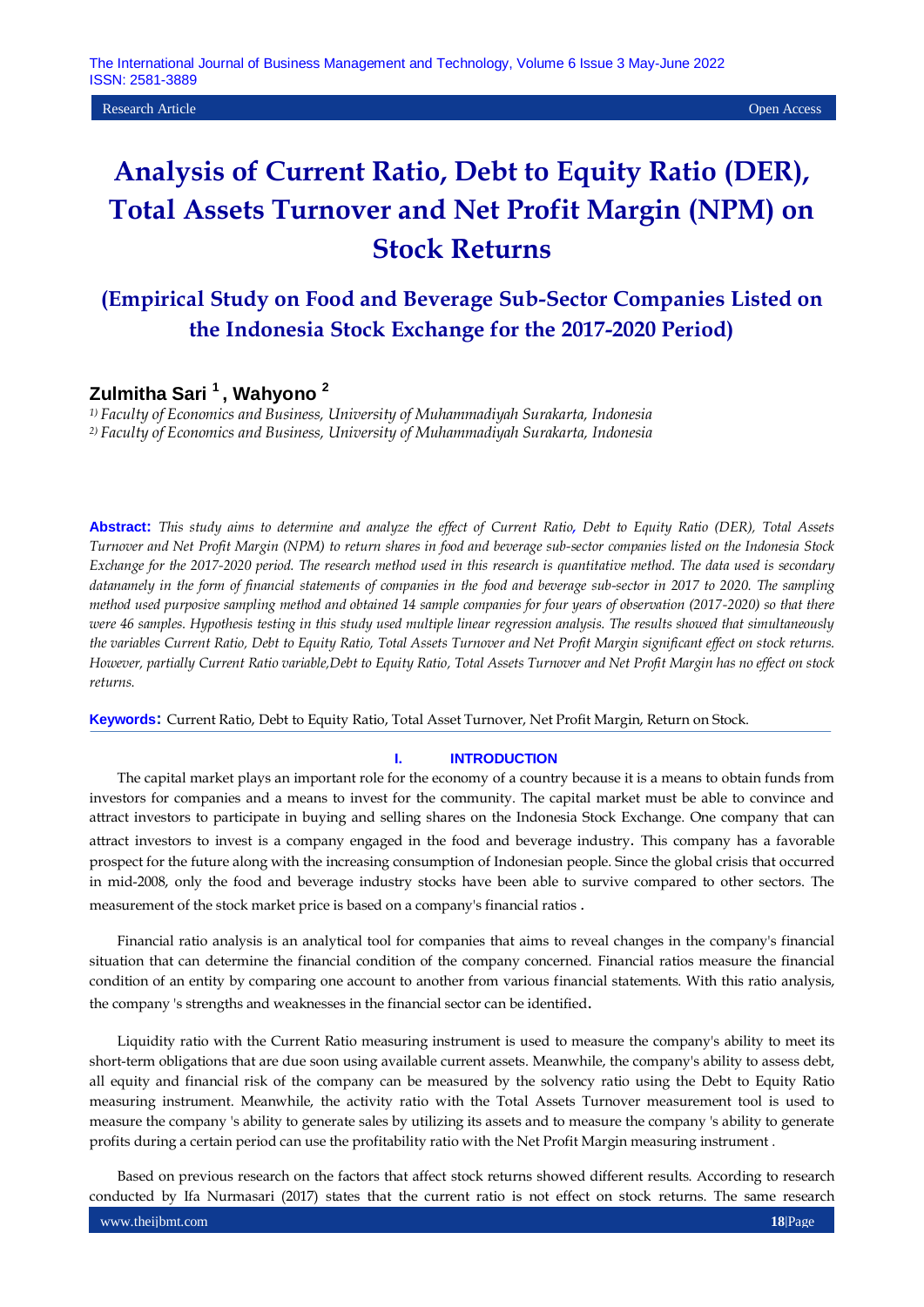conducted by Hasanudin, et al (2020) showed that Current Ratio has no effect on stock returns. However, this research contradicts research conducted by Anita Erari (2014) which states that the current ratio effect on stock returns.

The empirical study of the relationship between the Debt to Equity Ratio (DER) and stock returns according to Siti Dini, et al (2021) states that DER has no effect on stock returns. The same study conducted by Novita et al (2019) showed that DER had no effect on stock returns. Meanwhile, Tri (2014) stated that DER has a positive effect on stock returns.

Empirical studies regarding the relationship between total assets turnover and stock returns according to Chitra Santi, et al (2018) show that total asset turnover has no effect on stock returns. The same research conducted by Eko, et al (2018) states that total asset turnover has no effect on stock returns. In contrast to research according to Nensi, et al (2020) stated that total asset turnover has an effect on stock returns.

An empirical study of the relationship between Net Profit Margin (NPM) and stock returns, according to Munawir, et al (2015) states that NPM has no effect on stock returns. The same study conducted by Lusi et al (2021) stated that NPM had no effect on stock returns. However, Ferdinand, et al (2016) stated that NPM has a positive effect on stock returns.

Based on the similarities and differences between previous research on the factors that affect stock returns , the authors try to re -analyze by conducting a study entitled " Current Ratio Analysis, Debt to Equity Ratio (DER), Total Assets Turnover, and Net Profit Margin (NPM)against Stock Return (Empirical Study on Food and Beverage Sub-Sector Companies Listed on the Indonesia Stock Exchange for the 2017-2020 Period)".

#### **II. HEADINGS**

Return*(return)* shares is the income that shareholders generate from their investment in a particular company. When investing, investors face uncertainty between the returns they can earn and the risks they face. The higher the expected return on investment, the greater the risk, so the expected return is positively related to risk. Higher risk is generally correlated with the possibility of earning a higher return. To determine the level of stock return that will be obtained for investors in investing, it is necessary to measure the company's assets with several measuring tools such as the current ratio, debt to equity ratio, total assets turnover and net profit margin.

The framework of thinking and developing hypotheses in this study are as follows:

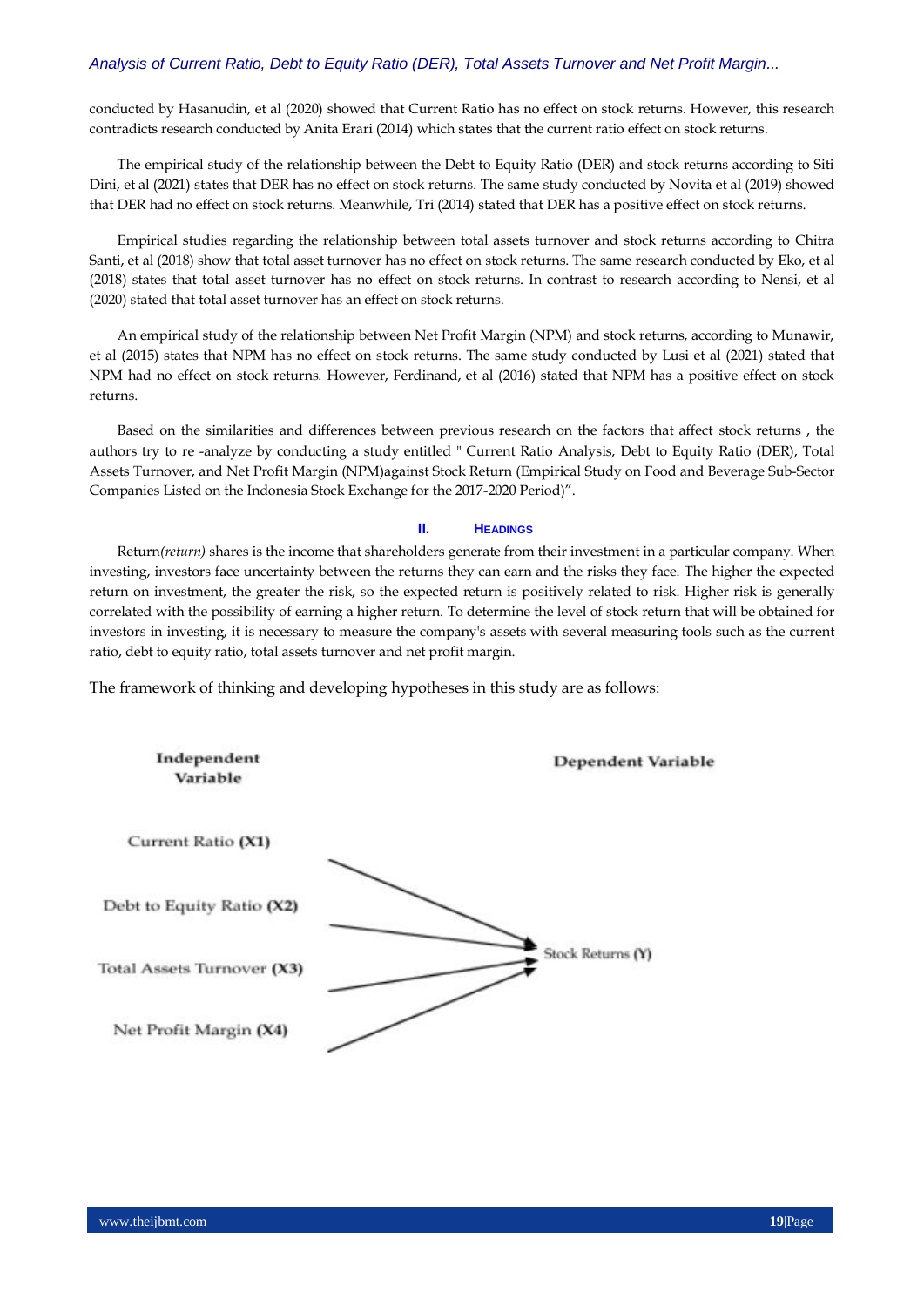- H1: Current Ratio has an effect on Stock Return
- H2: Debt to Equity Ratio (DER) effect on Stock Return
- H3: Total Assets Turnover has an effect on Stock Return
- H4: Net Profit Margin (NPM) has an effect on Stock Return

#### **III. INDENTATIONS AND EQUATIONS**

#### **Types of research**

The type of research used is quantitative research . This research focuses on testing theory through research variables in the form of numbers, then data analysis is carried out with statistical processes both manually and through the use of computer software.

#### **Population and Sample**

The population used in this study were all food and beverage companies listed on the Indonesia Stock Exchange for the 2017-2020 period.Determination of the sample in this study was done by purposive sampling methodbased on certain considerations and criteria.

#### **Method of collecting data**

The data collection method used is the documentation method by collecting documentary data sources such as company profiles and company annual reports that are the samples for this research and the data collection is obtained from internet media by downloading through the website of the Indonesia Stock Exchange (IDX) (www.idx.co .id ),websites such as Yahoo Finance ( [www.finance.yahoo.com \)](http://www.finance.yahoo.com/), journals, and the websiteof each company that became the research sample.

#### **Data analysis method**

The data analysis technique used in this research is descriptive statistical analysis, classical assumption test, multiple linear regression analysis test, simultaneous test (f test), coefficient of determination test, and partial test (t test) with the help of SPSS version 25 software.

The multiple linear regression model used in this study is as follows:

# $Y = a + 1X1 + 2X2 + 3X3 + 4X4 + e$

Information:

| Y              | = Stock Return               |
|----------------|------------------------------|
| a              | = Constant                   |
| $1 - 4$        | = Regression Coefficient     |
| X <sub>1</sub> | $=$ Current Ratio            |
| X <sub>2</sub> | = Debt to Equity Ratio (DER) |
| $X_3$          | = Total Assets Turnover      |
| $X_4$          | = Net Profit Margin (NPM)    |
| е              | $=$ Error Coefficient        |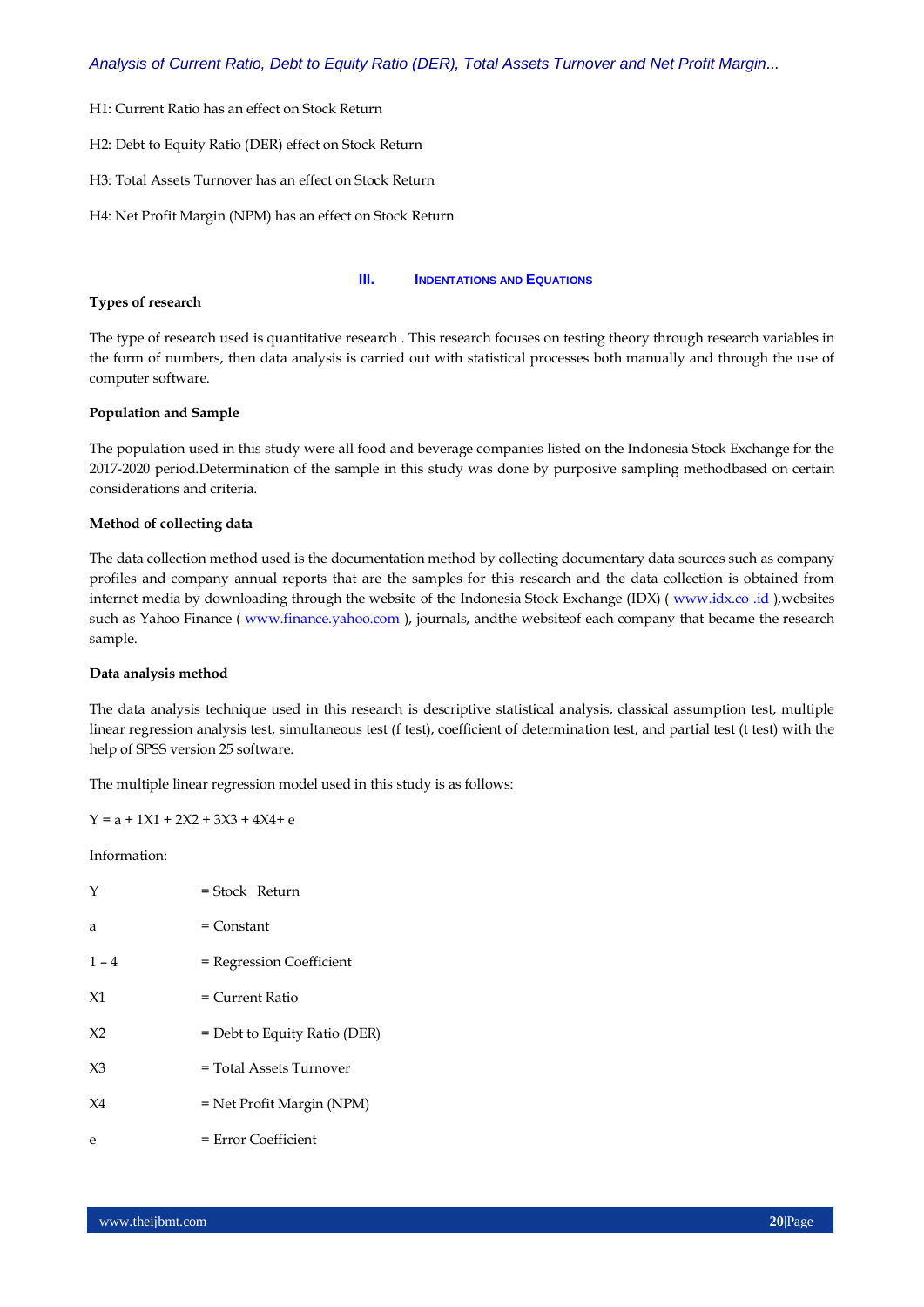#### **IV. FIGURES AND TABLES**

# **Descriptive Statistical Analysis Results**

Table 1. Descriptive Statistical Analysis Test Results

| <b>Descriptive Statistics</b> |    |         |                |         |                |  |
|-------------------------------|----|---------|----------------|---------|----------------|--|
|                               | N  | Minimum | <b>Maximum</b> | mean    | Std. Deviation |  |
| <b>Current Ratio</b>          | 46 | .730    | 8050           | 2.22804 | 1.566307       |  |
| Debt to Equity Ratio          | 46 | .170    | 2,510          | .95217  | .594803        |  |
| <b>Total Assets Turnover</b>  | 46 | .490    | 2.240          | 1.00435 | .378016        |  |
| Net Profit Margin             | 46 | .000    | .390           | .10696  | .102369        |  |
| Stock returns                 | 46 | $-.410$ | .400           | .05304  | .190285        |  |
| Valid N (listwise)            | 46 |         |                |         |                |  |

Source: SPSS 25, 2022 . Data Processing Results

#### **Classic assumption test**

# **1) Normality test**

#### Table 2 **Kolmogorov-Smirnov. Normality Test Results**

| Variable       | Sig. (2-tailed) | Information             |
|----------------|-----------------|-------------------------|
| Unst. Residual | 0.200           | Normal distributed data |

Source: SPSS 25, 2022 . Data Processing Results

Based on the output results of the Kolmogorov-Smirnov One-Sample normality test above, the sig. 0.200 means that the residual significance value is greater than 0.05, which is 0.200 so it can be concluded that the data used in this study were normally distributed.

#### **2) Multicollinearity Test**

#### Table 3 Multicollinearity Test Results

| Variable      | Collinearity Statistics |       |                               |  |
|---------------|-------------------------|-------|-------------------------------|--|
|               | <i>Tolerance</i>        | VIF   | Information                   |  |
| CR.           | 0.545                   | 1,836 | There is no multicollinearity |  |
| <b>DER</b>    | 0.624                   | 1,603 | There is no multicollinearity |  |
| <b>TATTOO</b> | 0.918                   | 1.09  | There is no multicollinearity |  |
| <b>NPM</b>    | 0.802                   | 1,247 | There is no multicollinearity |  |

Source: SPSS 25, 2022 . Data Processing Results

Based on the results of the multicholinearity test above , it can be seen that the variableCurrent Ratio, Debt to Equity Ratio, Total Asset Turnover, and Net Profit Margin have a VIF value <10 and a tolerance value >0.10 so it can be concluded that all independent variables in this study do not occur multicollinearity.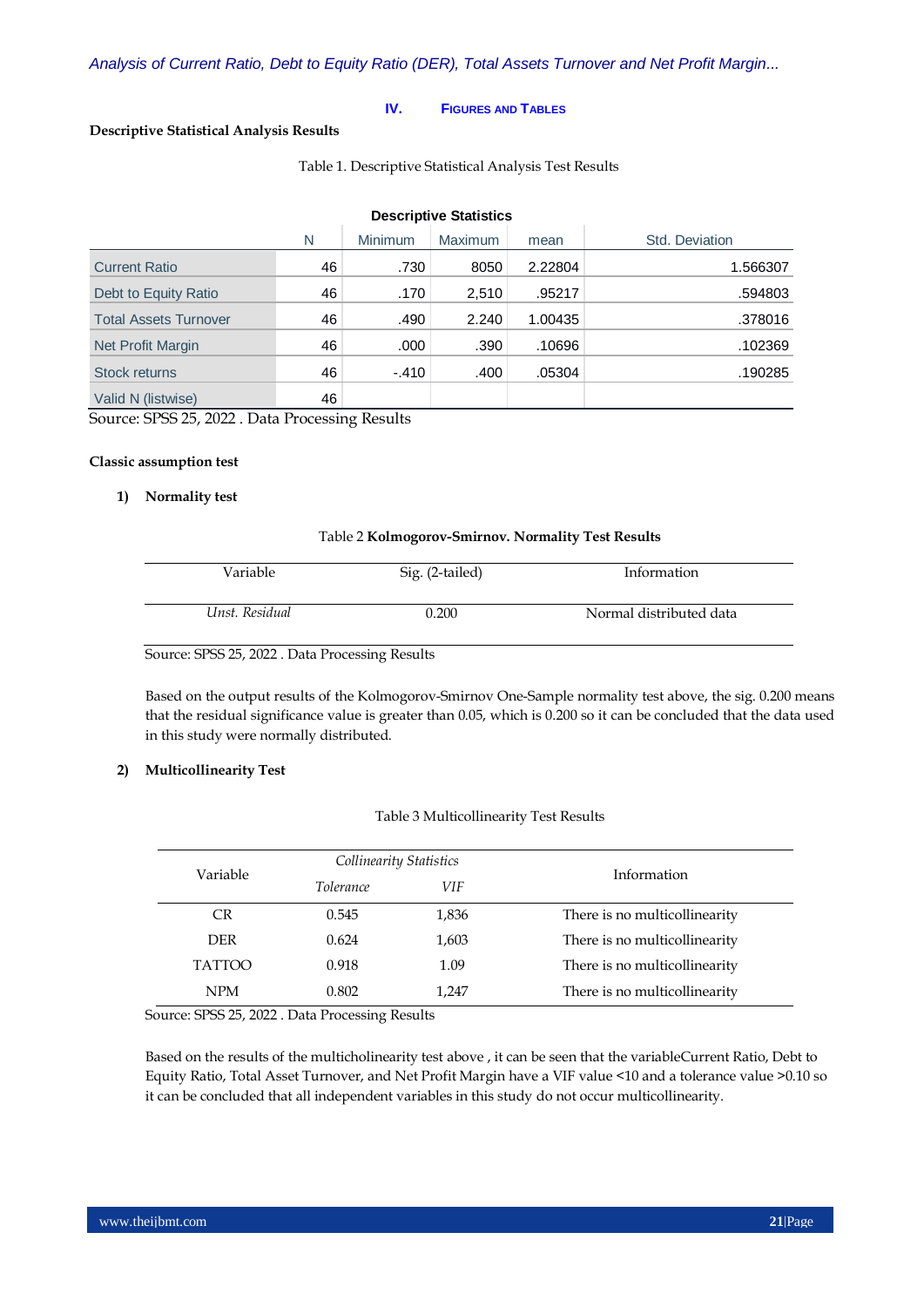#### **3) Heteroscedasticity Test**

| Variable      | Sig.  | Information                    |
|---------------|-------|--------------------------------|
| CR            | 0.652 | There is no heteroscedasticity |
| <b>DER</b>    | 0.347 | There is no heteroscedasticity |
| <b>TATTOO</b> | 0,725 | There is no heteroscedasticity |
| <b>NPM</b>    | 0.395 | There is no heteroscedasticity |
|               |       |                                |

Table 4 Glejser . Heteroscedasticity Test Results

Source: SPSS 25, 2022 . Data Processing Results

Based on the results of the glejser test output, it shows that the sig value for all variables is > 0.05,so it can be concluded that there is no symptom of heteroscedasticity in the research regression model.

#### **4) Autocorrelation Test**

| Table 5 Autocorrelation Test Results Runs Test |  |  |  |
|------------------------------------------------|--|--|--|
|------------------------------------------------|--|--|--|

| Variable                                        | Sig. (2-tailed) | Information                 |  |  |  |  |  |
|-------------------------------------------------|-----------------|-----------------------------|--|--|--|--|--|
| Unst. Residual                                  | 0.456           | There is no autocorrelation |  |  |  |  |  |
| Source: SPSS 25, 2022 . Data Processing Results |                 |                             |  |  |  |  |  |

The autocorrelation test in this study used the run-test test . The results of the data processing show the value of sig. 0.456 means that the residual significance value is greater than 0.05, which is 0.456, so it can be concluded that the data used in this study does not occur autocorrelation.

#### **Multiple Linear Regression Analysis**

Table 6 F Test Results Results of Multiple Linear Regression Analysis

| Variable     |          | <i><u><b>Unstandardized</b></u></i><br>Coeficients | <i><b>Standardized</b></i><br>Coefficients | t        | Sig.  |
|--------------|----------|----------------------------------------------------|--------------------------------------------|----------|-------|
|              | B        | Std.Error                                          | Beta                                       |          |       |
| 1 (Constant) | $-0,244$ | 0,132                                              |                                            | $-1,846$ | 0,072 |
| <b>CR</b>    | 0.042    | 0,023                                              | 0,349                                      | 1,854    | 0,071 |
| <b>DER</b>   | 0,035    | 0,056                                              | 0,108                                      | 0,614    | 0.543 |
| <b>TATO</b>  | 0,133    | 0,073                                              | 0,264                                      | 1,822    | 0.076 |
| <b>NPM</b>   | 0.340    | 0.289                                              | 0.183                                      | 1.180    | 0.245 |

Source: SPSS 25, 2022 . Data Processing Results

Based on the results of the multiple linear regression test above, the regression equation model can be made as follows:

 $RS = a + 1CR + 2 DER + 3 TATO + 4 NPM + e$  $RS = -0.244 + 0.042 CR + 0.035 DER + 0.133 TATO + 0.340 NPM + e$ Information: RS = Stock Return  $CR = Current Ratio$  $DER = Debt$  to Equity Ratio TATO = Total Assets Turnover NPM = Net Profit Margin  $= error$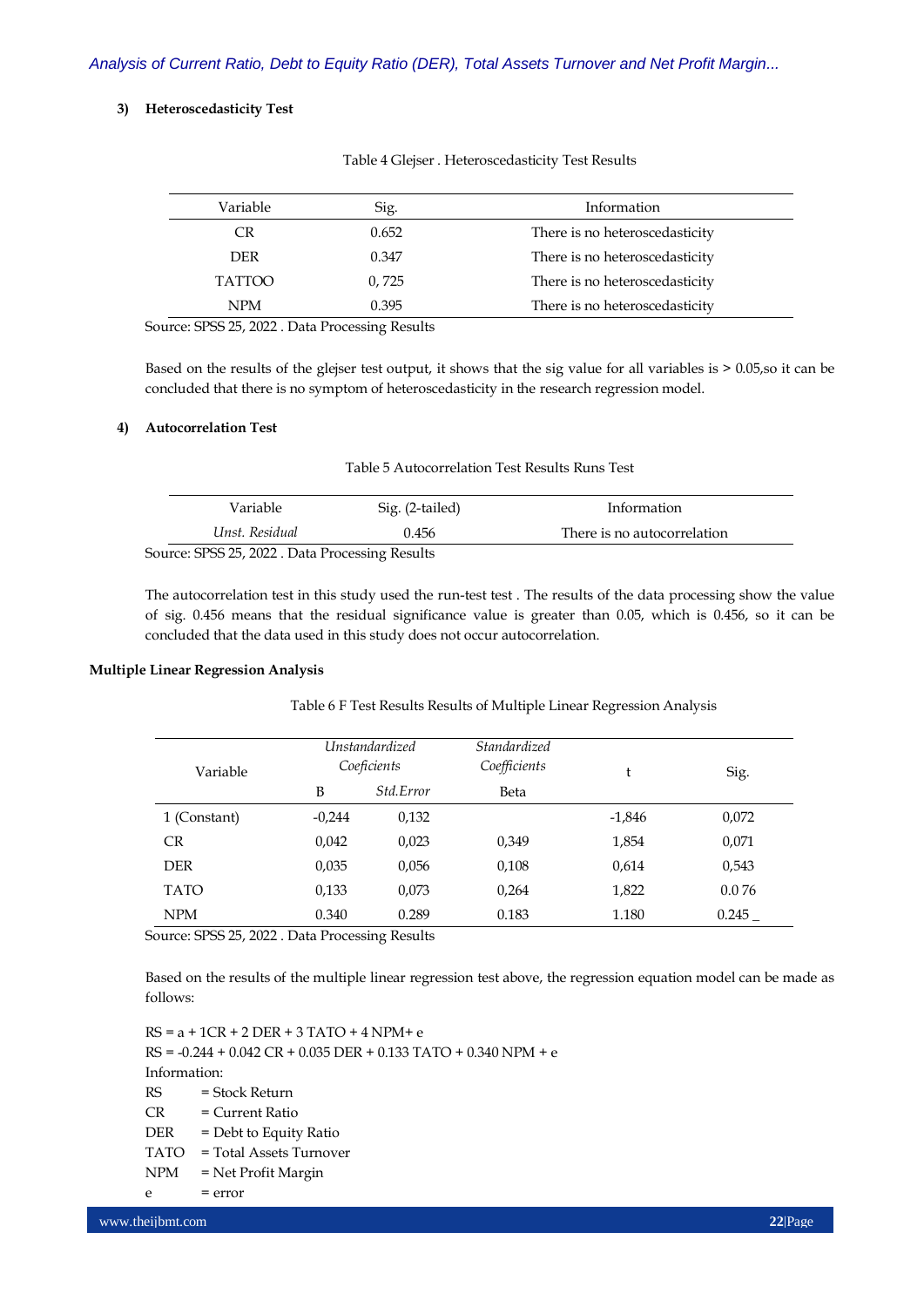Based on the regression equation, it can be interpreted as follows:

- 1. The constant value of -0.244 indicates that if the Current Ratio variable(CR), Debt to Equity Ratio (DER), Total Assets Turnover (TATO) and Net Profit Margin (NPM) does not change or is considered constant (value 0), then the stock return is -0.244 .
- 2. The regression coefficient on the Current Ratio (CR) variable shows a value of 0.042 and is positive. This shows that if the current ratio value increases by 1 unit, then the company's stock return increases by 0.042 units with the assumption that other variables have a fixed value.
- 3. The regression coefficient on the Debt to Equity Ratio (DER ) variable shows a value of 0.035and the sign is positive. This shows that if the value of the debt to equity ratio increases by 1 unit, the company's stock return increases by 0.035units assuming that the other variables are fixed.
- 4. The regression coefficient on the Total Assets Turnover (TATO) variable shows a value of 0.133 and is positive . This shows that if the total assets turnover increases by 1 unit, then the company's stock return increases by 0.133 units with the assumption that other variables have a fixed value.
- 5. The regression coefficient on the Net Profit Margin (NPM) variable shows a value of 0.340 and is positive. This shows that if the value of the net profit margin increases by 1 unit, the company's share price increases by 0.340 units with the assumption that other variables have a fixed value.

# **Hypothesis test**

# 1) **Simultaneous Test (F Test)**

|  |  |  | Table 7 F . Test Results |
|--|--|--|--------------------------|
|--|--|--|--------------------------|

| Model      | Sum of Squares | df | Mean Square |       | Sig.      |
|------------|----------------|----|-------------|-------|-----------|
| Regression | 0.338          |    | 0.085       | 2,683 | $0.045$ b |
| Residual   | 1,291          | 41 | 0.031       |       |           |
| Total      | 1,629          | 45 |             |       |           |

Source: SPSS 25, 2022 . Data Processing Results

From the results of the F test above, it shows a significant value of 0.045 < 0.05 thus the hypothesis is accepted. So it can be concludedthat all independent variablessimultaneously significant effect on the dependent variable .

# **2) Coefficient of Determination Test**

#### Table 8 Results of the Coefficient of Determination

| Model |         | R Square | Adjusted R Square | Std. Error of the Estimate |
|-------|---------|----------|-------------------|----------------------------|
|       | 0.455 a | 0.207    | 0.130             | 0.17747                    |

Source: SPSS 25, 2022 . Data Processing Results

Based on the results of the above data processing, the value of A adjusted R is obtained Squareof 0.130This means that 13% of the variation in the stock return variable can be explained by the variable Current Ratio, Debt to Equity Ratio (DER), Total Assets Turnoverand Net Profit Margin (NPM). While the remaining 87% is explained by other variables outside the model studied.

#### **3) T Test (Partial Test)**

#### Table 9 T . Test Results

| <sup>V</sup> ariable | count | table | Sig   | Information     |
|----------------------|-------|-------|-------|-----------------|
| ◡                    | 1,854 | 2.019 | 0.071 | $H_1$ no effect |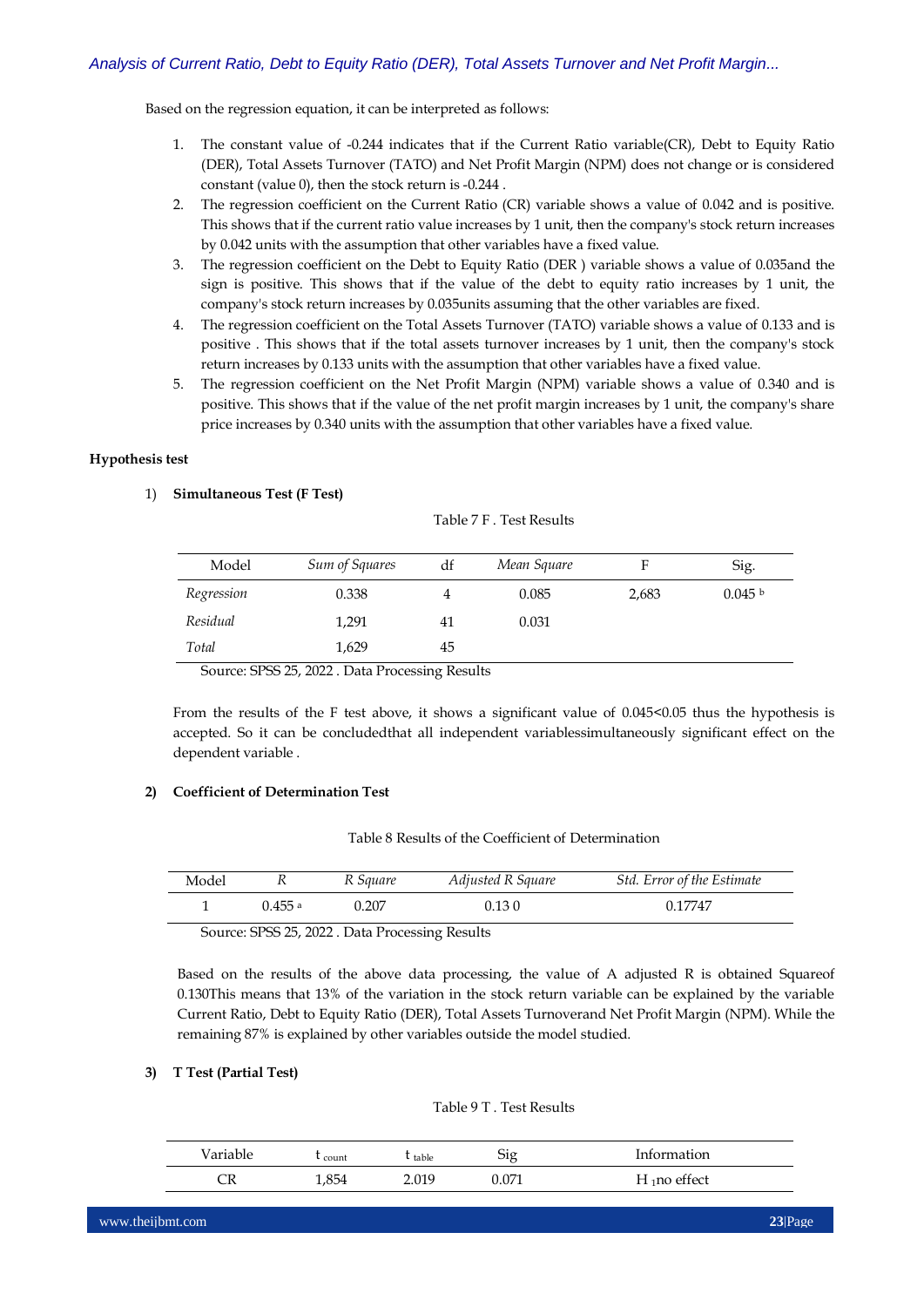| DER    | 0.614 | 2.019 | 0.543 | H <sub>2</sub> no effect |
|--------|-------|-------|-------|--------------------------|
| TATTOO | 1.822 | 2.019 | 0.076 | $H_3$ no effect          |
| NPM    | 1.180 | 2.019 | 0.245 | $H_4$ no effect          |

Source: SPSS 25, 2022 . Data Processing Results

Based on the results of the calculation of table 9, it is obtained:

- 1. The calculated t value for the Current Ratio (X1) variable is 1.854 which is smaller than the t table value as big as2,019 with a significant level of 0.071> 0.05, so H1 is rejected, meaning that the Current Ratio (X1) has no effect on stock returns .
- 2. The calculated t value for the Debt to Equity Ratio (X2) variable is 0.614 which is smaller than the t table value.as big as2.019 with a significant level of 0.543 > 0.05, so H2 is rejected, meaning that the Debt to Equity Ratio (X2) has no effect on stock returns .
- 3. The calculated t value for the Total Asset Turnover  $(X3)$  variable is 1.822 which is smaller than the t table valueas big as2.019 with a significant level of 0.076 > 0.05, so H3 is rejected, meaning Total Asset Turnover (X3) has no effect on stock returns .
- 4. The calculated t value for the Net Profit Margin  $(X4)$  variable is 1.180 which is smaller than the t table value as big as2.019 with a significant level of 0.245 > 0.05, so H4 is rejected, meaning that the Net Profit Margin (X4) has no effect on stock returns .

# **Discussion of Research Results**

# **1) Influence of Current Ratio on Return Share**

Based on the results of the study, it shows that the first hypothesis (H1) is rejected, which means that the Current Ratio variable has no effect on stock returns. This shows that the size of the current ratio does not always lead to high-value stock returns. A high ratio value does not mean the company is in good condition. Meanwhile, if the value of the current ratio is low, it means that a company lacks capital to pay off its debts, which is considered a problem in liquidity (Kasmir, 2008). This study supports the results of research conducted by Basalama (2017), which states that the current ratio has no effect on stock returns .

# **2) Effect of Debt to Equity Ratio (DER) on Stock Return**

Based on the results of the study, it was stated that the second hypothesis (H2) was rejected, which means the variable Debt to Equity Ratio has no effect on stock returns. The higher the DER, the more unprofitable it is for creditors because the greater the risk borne for failures that may occur in the company. But for companies, the higher this ratio, the better. This study is in line with research conducted by Siti Dini, Yunus Anugerah Hulu, Meltin Zebua, and Elisno Purba (2021) which states that the debt to equity ratio partially has no effect on stock returns.

#### **3) Effect of Total Assets Turnover on Stock Return**

Based on the results of the study, it is stated that the third hypothesis (H3) is rejected, which means that the variable Total Assets Turnoverhas no effect on stock returns. The higher this ratio means the company is getting better or more effective in using its total assets, but the company's stock return will decrease. This is certainly not profitable for investors, so this ratio is not used as a reference for investors' interest to invest in certain companies because it does not affect stock prices and returns. This study supports the research conducted by Jamaluddin, Natalya and Sarah Paulina (2021), which states that total asset turnover has no effect on stock returns.

# **4) Effect of Net Profit Margin (NPM) on Stock Return**

Based on the results of the study indicate that the fourth hypothesis (H4) is rejected, which means that the variable Net Profit Marginhas no effect on stock returns. The higher the NPM ratio, it does not necessarily indicate a good company performance in generating net profit from sales. The increase in NPM value does not always have an impact on increasing the company's stock return obtained by investors, so investors do not pay too much attention to the high and low NPM when buying or selling their shares. This research is in line with research conducted by I Nyoman Febri Mahardika and Luh Gede Sri Artini (2017), which states that net profit margin has no effect on stock returns.